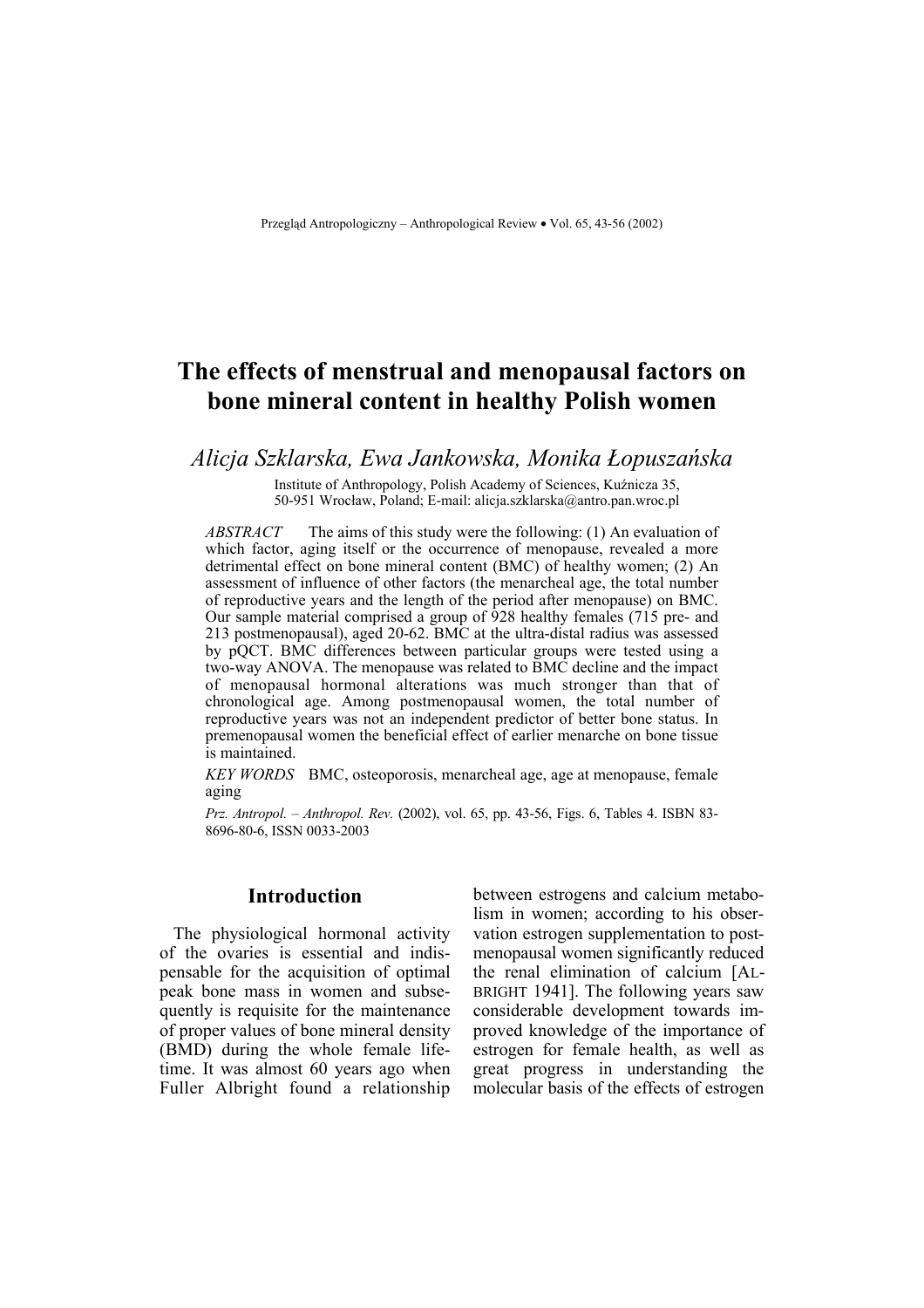on female bone tissue. The generally known phenomenon of accelerated bone loss in women after the cessation of sex-steroids production by the ovaries is a clinical manifestation of the indispensable role played by estrogens in homeostasis of the female skeleton.

Bone tissue normally undergoes senile involution, similar to other human tissues and organs, and hence reduction of bone mass with age is one of the signs of normal aging. At more advanced stages, such decline may finally result in osteopenia and osteoporosis, a condition in which the resistance of bones to fracture becomes very much reduced. It is noteworthy that in 1950 an average female lifespan was 47.8, by 2000 it had been estimated to rise to 67.8, and by 2050 to increase to 79.3 years [*The Weimar Initiative* 1998]. Considering the world-wide phenomenon of the increasing average human lifespan, particularly in modern industrial societies, age-related decline in BMD with subsequent osteoporotic fractures is of obvious medical, psychological and socio-economic importance [JOHNELL 1997, LIPPUNER *et al*. 1997, WALKER-BONE *et al*. 1998].

Nowadays there is no univocally and comprehensively (in respect of scientific analyses) proven view as to factors that have a significant and conclusive impact on the status of female bone tissue, particularly during the circum-menopausal period: the chronological age (as an equivalent of senile processes modifying bone structure of elderly women) or the fact of menopause (accompanied by the physiologic shortage of estrogens influencing on homeostasis of female bone tissue). The first aim of this study is the determination of whether ageing itself, or the occurrence of menopause, is more detrimental to the bone mineral content (BMC) of healthy women, inhabitants of Wrocław, Lower Silesia, Poland.

Although bone deterioration around the time of menopause is driven mainly by estrogen deficiency, the significance of estrogens in acquisition and preservation of skeletal mass at earlier stages of life is less well understood. The greatest acquisition of BMD occurs during female adolescence and early adulthood and, undoubtedly, the quantity of bone mass accrued at that time may significantly result in bone status in later life [MCKAY *et al*. 1998]. Additionally, according to some authors, the delayed menarche is considered an important risk factor for development of osteoporosis [MATKOVIC *et al*. 1997].

In a population of healthy women there is a normal variability of other factors resulting from reproductive history, such as: the menarcheal age, the total number of reproductive years and the period after menopause. Results from previous studies concerning the relationships between various reproductive factors and bone mineral density have been conflicting [MCKAY *et al*. 1998, BONOFIGLIO *et al*. 1999, FOX *et al*. 1993, KRITZ-SILVERSTEIN and BARRETT-CONNOR 1993, YOUNG *et al*. 1995]. Therefore, the second aim of this study is to evaluate the effects of other factors resulting from the reproductive history (as mentioned above) on BMC of adult healthy women in an urban population in Poland. It should be emphasised that – to the extent of our knowledge – no analogous data on female bone mineral status and its relation to reproductive history have so far been collected anywhere in Eastern Europe.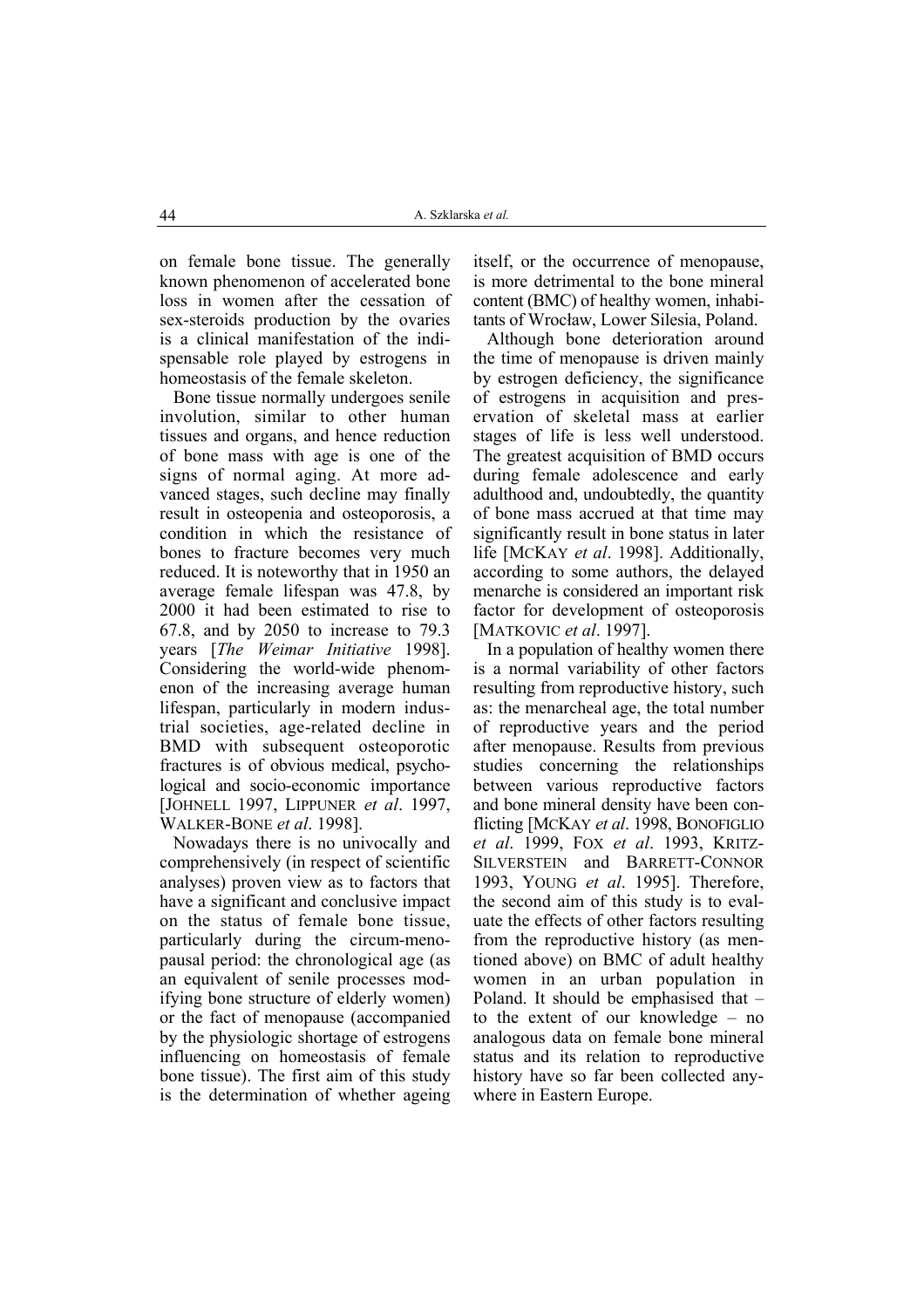# **Materials and methods**

Our material comprises 928 females, aged 20-62 years, healthy and occupationally active inhabitants of the city of Wrocław, Lower Silesia, Poland. The Polish population is and has since 1940 been ethnically highly homogenous, hence whatever differences in bone density are observed probably reflect the impact of the physical and/or social environment, and are very unlikely to be due to any inter-generation shifts in the genetic composition of the studied population [GRONKIEWICZ 2001]. The examined female data constitutes a representative sample of a Polish large-city population with typical socio-demographic features. Thus, the phenomena revealed within this sample may be generalised to include all urban female Polish populations. All subjects were medically examined during 1997-1998 at The Silesian Centre for Preventive Medicine DOLMED in Wrocław during the course of routine health screening surveys since the early 1980s, among employees in various local institutions of state, municipality and the private sector.

From the present analysis was excluded all persons with chronic diseases known to influence calcium metabolism (such as: hyperthyroidism, hyperparathyroidism, neoplasia, e.g., myeloma, liver disease, chronic renal failure, gastric surgery), as well as those taking drugs that may affect bone metabolism (corticosteroids, hormones of any kind, antiepileptic drugs, diuretics, cytostatics, antidiabetic drugs, antihypertensive drugs). Furthermore, women with estrogen supplementation were excluded from this study.

In all subjects trabecular, cortical and total bone mineral content at the ultradistal radius of the nondominant hand were assessed by peripheral Quantitative Computed Tomography (pQCT), using the XCT Stratec 960 apparatus. The ultra-distal scan location in pQCT is centred at 4% of the forearm length proximal to the radial endplate an anterior-posterior scout view [AUGAT *et al*. 1998]. All measurements of density were made using the scanner connected with the computer system with an X-ray tube (38,5 KeV) as a source of radiation. Trabecular, cortical and total BMC were assessed separately and expressed in mg of hydroxyapatite per  $cm<sup>3</sup>$ . The peripheral location of the human forearm, with its relatively small amount of surrounding soft tissues, improves the accuracy of the precision of bone mass measurement and has made this site an early choice for the assessment of a subject's bone mineral status [AUGAT *et al*. 1998]. The method measures bone density with a high degree of precision [GORDON *et al*. 1996]. It is worthy of note that cortical bone mineral density at the distal radius is a good predictor of the vertebral fracture status and a reliable indicator of the general agerelated skeletal deterioration [GÄRD-SELL *et al.* 1993, GRAMPP *et al.* 1995]. Therefore, BMC at the distal radius may be useful in the diagnosis of osteopenia and osteoporosis [HASEGAWA *et al*. 1997].

The age (during BMC measurement), the menarcheal age and the age at menopause of all examined subjects were obtained by means of a questionnaire. A valid premenopausal state was judged to be the presence of a normal and regular menstrual cycle and the absence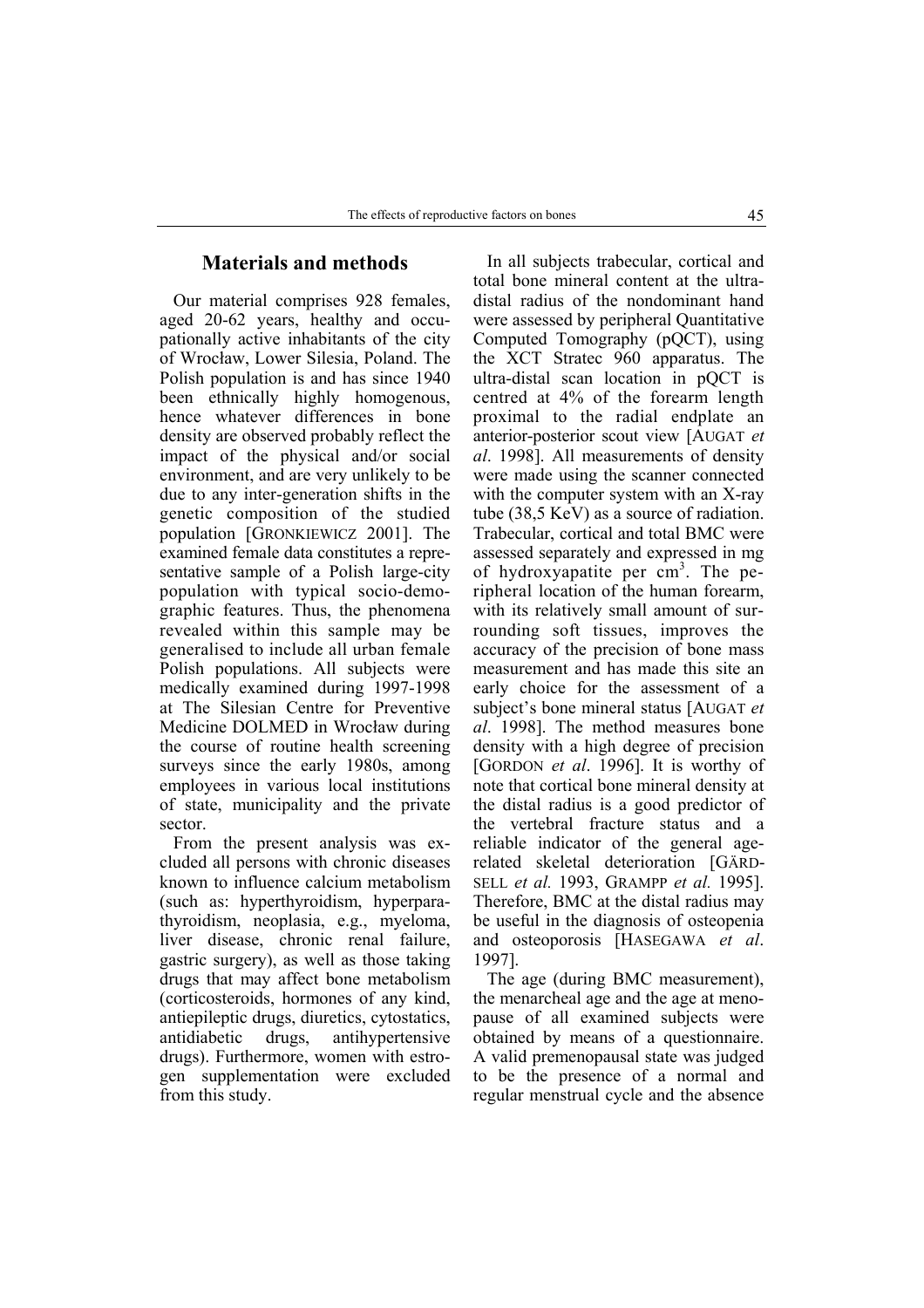of menopausal symptoms in each case. A valid postmenopausal state was judged – according to the WHO definition – to be the absence of menstrual bleeding for at least 12 months. In all postmenopausal women included in this study (213 subjects) natural menopause was stated. Additionally, for each postmenopausal woman a total number of reproductive years (age at menopause minus age at menarche) and the period that passed after menopause until the time of BMC measurement (age minus age at menopause) were calculated.

All densitometric parameters of the examined women were tested for skewness but none was found; therefore arithmetic means were used for their description in particular age categories. Among all examined subjects were 715 premenopausal women (aged 20-53) and 213 postmenopausal women (aged 41- 62). The range of variation of the age at menarche and age at menopause were, respectively: 9-18 years (mean age at menarche  $-13.5$  yrs) and 41-53 years (mean age at menopause – 48.3 yrs). The range of variation of the total number of reproductive years and the period after menopause (calculated only in postmenopausal women; mean years after menopause  $-5.1$  yrs) were, respectively: 21-44 years and 1-17 years.

In order to calculate the mean values of trabecular, cortical and total BMC (separately in pre- and postmenopausal women) all subjects were divided into fourteen, basically 3-year age, categories (20-23, 24-26 ... 57-59, 60-62). Differences in particular BMC between two groups of women (pre- versus postmenopausal) in appropriate age categories were tested using a two-way ANOVA. In order to calculate the mean

values of trabecular, cortical and total BMC with regard to the menarcheal age all subjects were divided into seven, basically 6-year age, categories (20-26... 57-62). Differences in particular BMC between subjects of early (to 12 yrs), average (13-14 yrs) and delayed (15 and more yrs) menarche in appropriate age categories were tested using a two-way ANOVA. The analyses were made separately in 2 groups: pre- and postmenopausal women. The significance of differences in particular BMC with regard to the total number of reproductive years and the period after menopause was evaluated using a two-way ANOVA (only in postmenopausal women). The categories of the total number of reproductive years were the following: 21-31, 32-36, 37-44 years. The categories of the period after menopause were the following: 1-2, 3-6, 7 and more years.

#### **Results**

Figures 1, 2 and 3 present the mean values of trabecular, cortical and total BMC of healthy Polish women, evaluated in particular 3-year age categories, separately in pre- and postmenopausal females. The curves of BMC decline with age and reveal large differences in BMC between pre- and postmenopausal women. The deterioration of bone status in women after cessation of hormonal activity of their ovaries (as compared to BMC of agematched females whose bones are still exposed to endogenous estrogens) is especially marked within the trabecular bone mineral content.

The results of the two-way ANOVA concerning the statistical significance of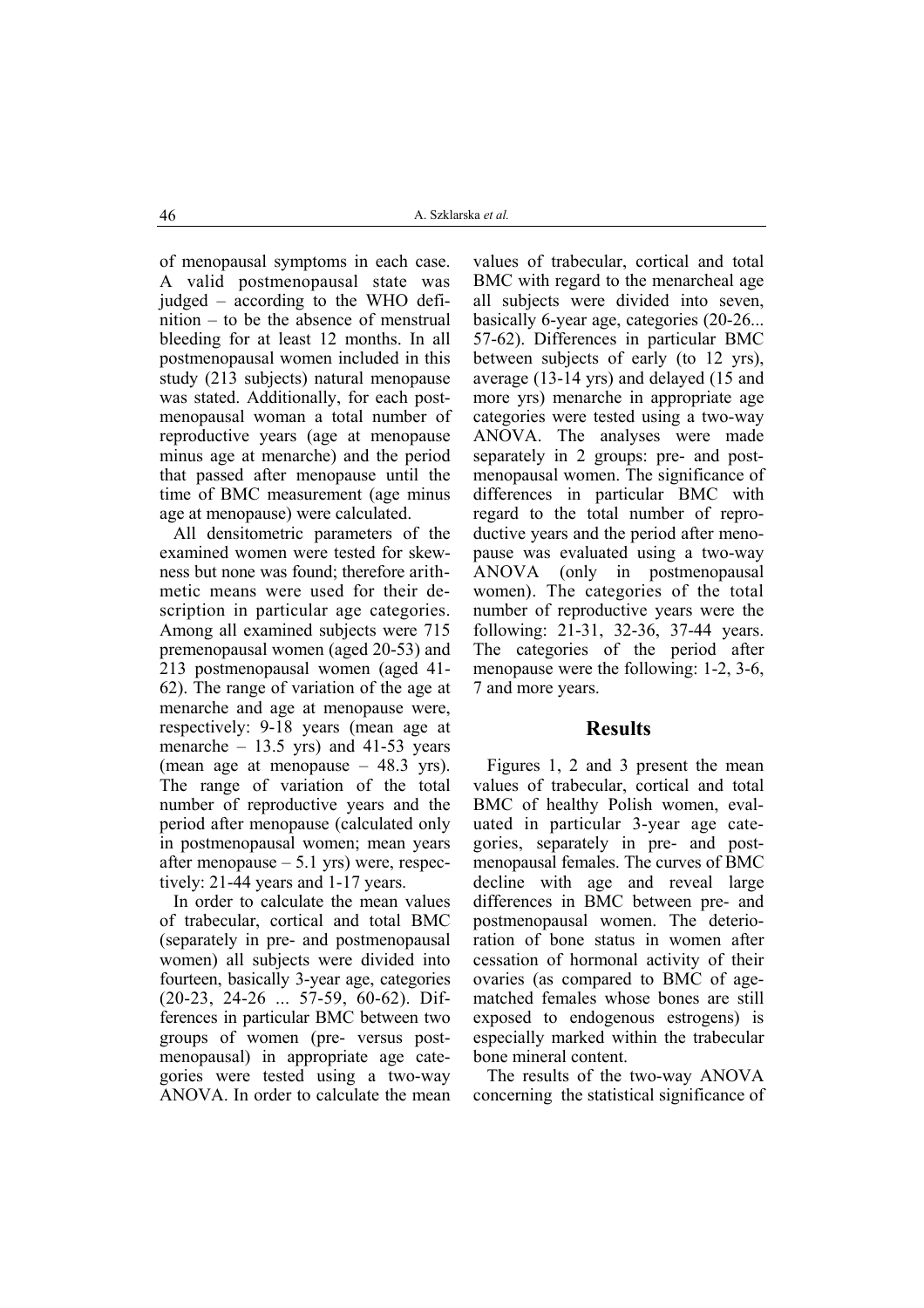

Fig. 1. Age-related differences in trabecular bone mineral content of pre- and postmenopausal Polish women.



Fig. 2. Age-related differences in cortical bone mineral content of pre- and postmenopausal Polish women.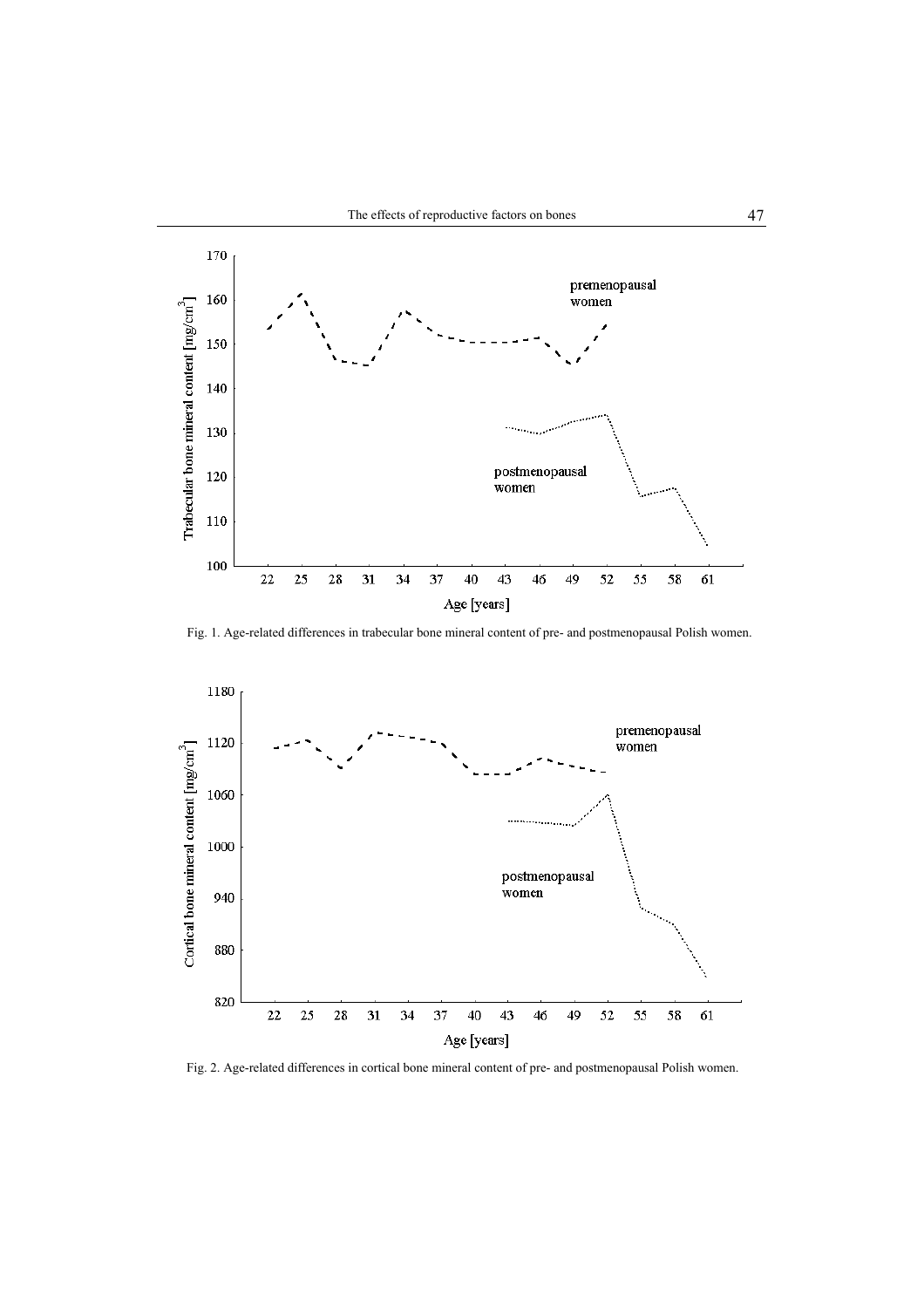

Fig. 3. Age-related differences in total bone mineral content of pre- and postmenopausal Polish women.

differences in particular BMC between two groups of women (pre- *versus* postmenopausal) are presented in Table 1. These data clearly show that the occurrence of menopause significantly speeds up the decline in female BMC and the impact of menopausal hormonal alterations is much stronger than that of chronological age. This phenomenon is

most manifestly observed within trabecular BMC, but is also distinctly seen within both cortical and total bone mineral content of healthy Polish women.

The results of the two-way ANOVA concerning the differences in particular BMC between two groups of women (pre- *versus* postmenopausal) with regard to their menarcheal age are shown

**Table 1.** The results of the two-way ANOVA concerning the differences in BMC of healthy Polish women (factors: age and menopausal status)

|                                   | Trabecular BMC |        | Cortical BMC |       | Total BMC |        |
|-----------------------------------|----------------|--------|--------------|-------|-----------|--------|
|                                   | F              | p      | F            | p     |           | p      |
| Age                               | 0.910          | 0.704  | 0.498        | 0.763 | 0.712     | 0.601  |
| Pre- versus post-menopausal women | 16.121         | 0.0001 | 5.728        | 0.016 | 11.477    | 0.0008 |
| Interactions                      | 1.503          | 0.158  | 1.401        | 0.217 | 1.793     | 0.178  |

Significant differences are indicated in bold.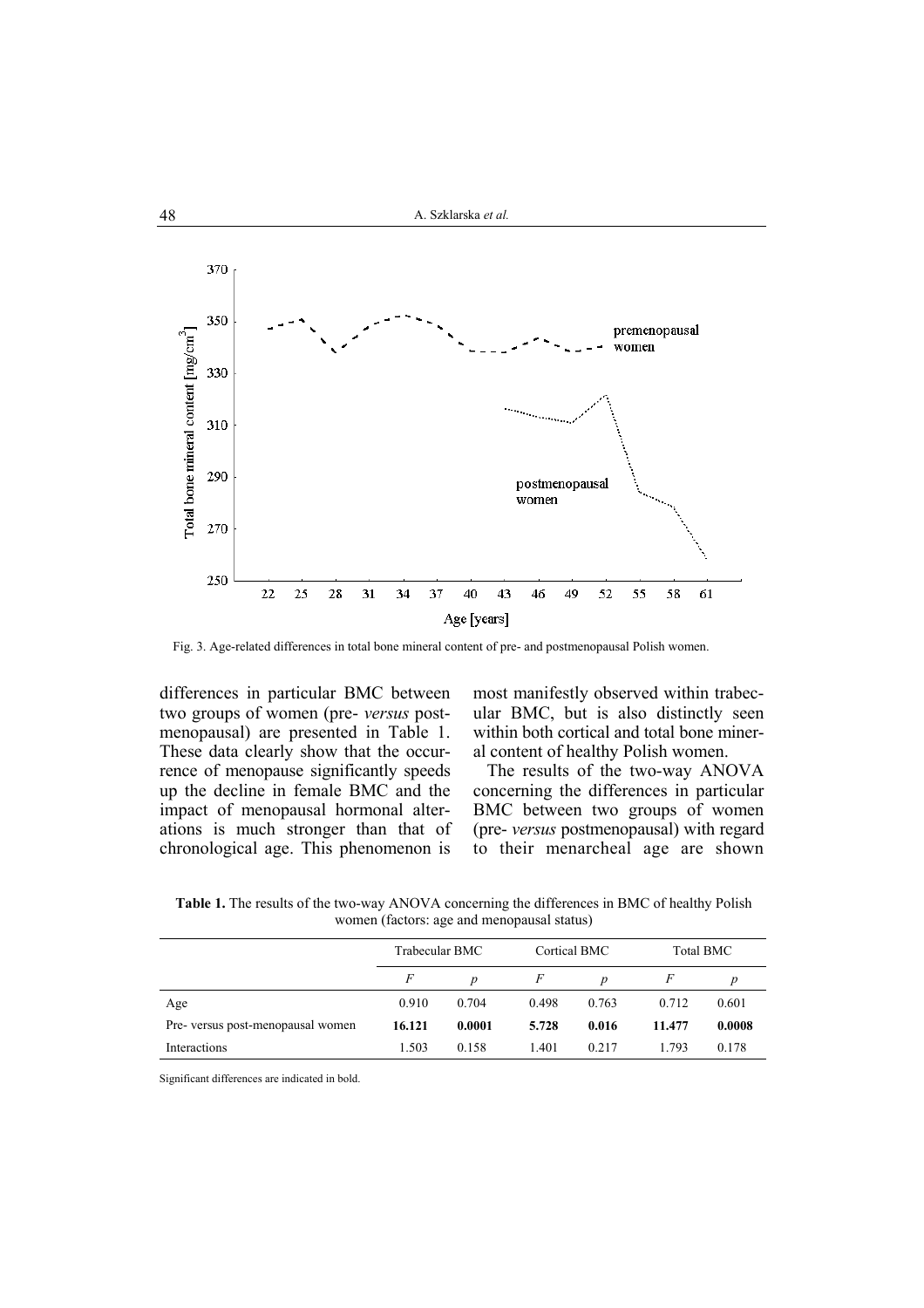|                |       | Trabecular BMC |       | Cortical BMC     |       | Total BMC |  |
|----------------|-------|----------------|-------|------------------|-------|-----------|--|
|                | F     | n              |       | $\boldsymbol{D}$ | F     | D         |  |
| Age            | 0.613 | 0.690          | 0.692 | 0.630            | 0.684 | 0.636     |  |
| Menarcheal age | 7.767 | 0.0005         | 3.628 | 0.027            | 5.759 | 0.003     |  |
| Interactions   | 0.704 | 0.721          | 0.988 | 0.452            | 0.904 | 0.530     |  |

**Table 2.** The results of the two-way ANOVA concerning the differences in BMC of premenopausal Polish women (factors: chronological and menarcheal age)

Significant differences are indicated in bold.

**Table 3.** The results of the two-way ANOVA concerning the differences in BMC of postmenopausal Polish women (factors: chronological and menarcheal age)

|                | Trabecular BMC |       | Cortical BMC |       | Total BMC |       |
|----------------|----------------|-------|--------------|-------|-----------|-------|
|                | F              | D     |              | p     | F         | p     |
| Age            | 2.361          | 0.082 | 4.768        | 0.002 | 5.506     | 0.001 |
| Menarcheal age | 1.130          | 0.335 | 1.281        | 0.295 | 1.751     | 0.181 |
| Interactions   | 0.517          | 0.759 | 1.085        | 0.376 | 1.341     | 0.265 |

Significant differences are indicated in bold.

in Tables 2 and 3. Among postmenopausal women, age at menarche is not significant for their BMC. Contrariwise, premenopausal women of earlier menarche reveal better bone status compared to premenopausal subjects of average or delayed menarche. This phenomenon is most marked within trabecular BMC, but it is also significant within cortical and total bone mineral content of examined subjects. Simultaneously, in premenopausal subjects there is no relationship between age and bone density. Paradoxically, among postmenopausal women the detrimental effect of aging on bone is revealed within cortical and total BMC (but not within trabecular BMC).

Figures 4, 5 and 6 present the mean values of trabecular, cortical and total BMC of healthy premenopausal Polish women, evaluated in particular 6-year age categories in regard to their menarcheal age.

The influences of both the total number of reproductive years and the period passed after menopause on BMC of postmenopausal women were tested using a two-way ANOVA. The results are presented in Table 4. The total number of reproductive years is not significant for bone status in this group of examined subjects, whereas the longer period after menopause has a detrimental effect on both trabecular, cortical and total BMC.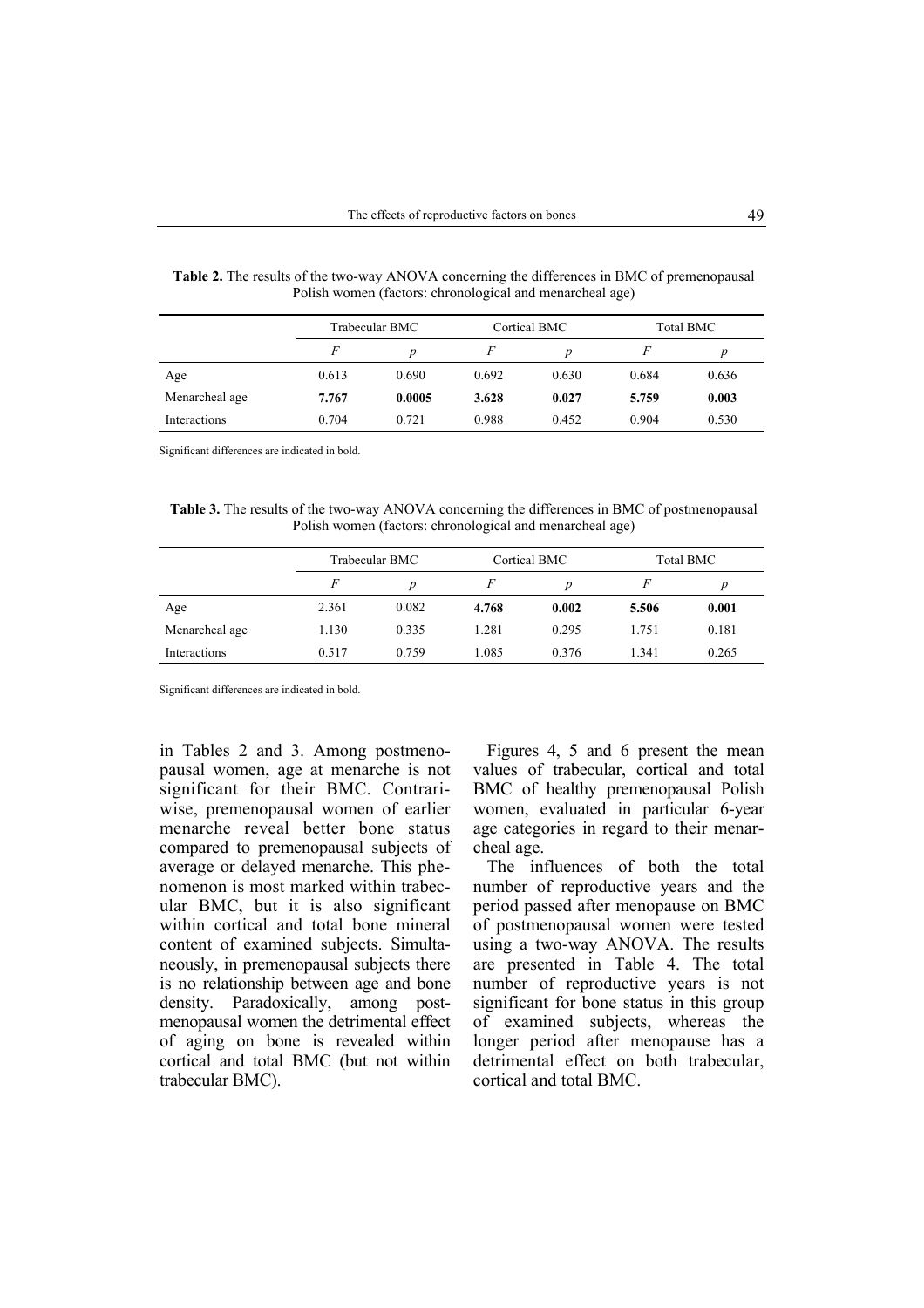

Fig. 4. Age-related differences in trabecular BMC of premenopausal healthy Polish women with regard to their menarcheal age.



Fig. 5. Age-related differences in cortical BMC of premenopausal healthy Polish women with regard to their menarcheal age.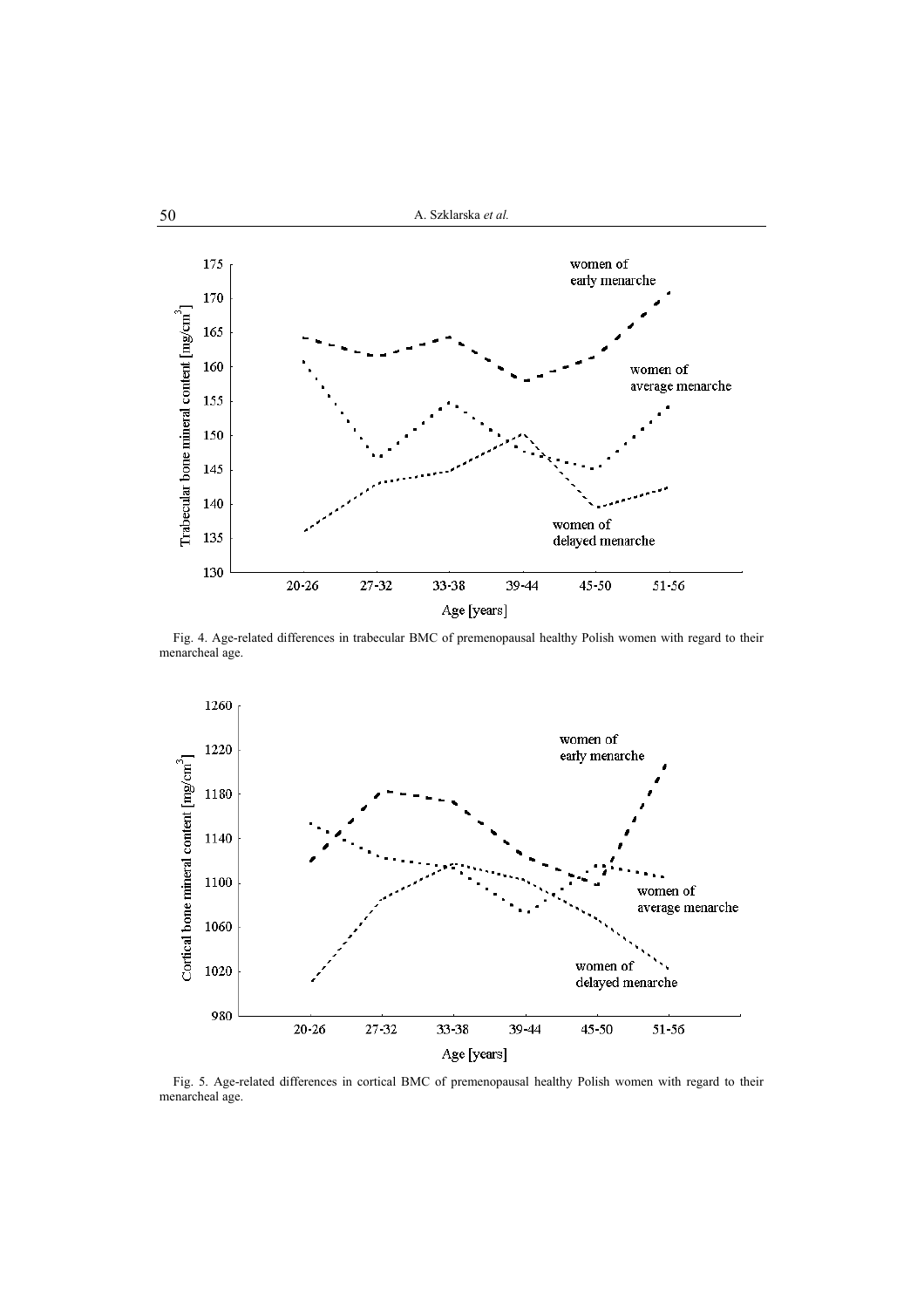

Fig. 6. Age-related differences in total BMC of premenopausal healthy Polish women with regard to their menarcheal age.

**Table 4.** The results of the two-way ANOVA concerning the differences in BMC of postmenopausal Polish women (factors: reproductive period and period after menopause)

|                        | Trabecular BMC |       | Cortical BMC |        | Total BMC |        |
|------------------------|----------------|-------|--------------|--------|-----------|--------|
|                        | F              | Ď     | F            | p      |           | p      |
| Reproductive period    | 0.332          | 0.695 | 0.750        | 0.488  | 1.012     | 0.300  |
| Period after menopause | 5.004          | 0.005 | 9.113        | 0.0007 | 10.801    | 0.0000 |
| Interactions           | 0.630          | 0.509 | 1.499        | 0.208  | 1.538     | 0.206  |

Significant differences are indicated in bold.

# **Discussion**

Osteoporosis is a disease that results in fragility fractures and leads to increased mortality and morbidity, especially among elderly women, with huge financial implications for government budgets world-wide. The determinants of fractures are skeletal factors (the acquisition of peak bone mass during human growth, the rate of bone loss with age) and extra-skeletal factors which include the trauma itself and the response to that trauma [WALKER-BONE *et al*. 1998].

Bone mineral density is a complex characteristic that is affected, among the others, by several factors resulting from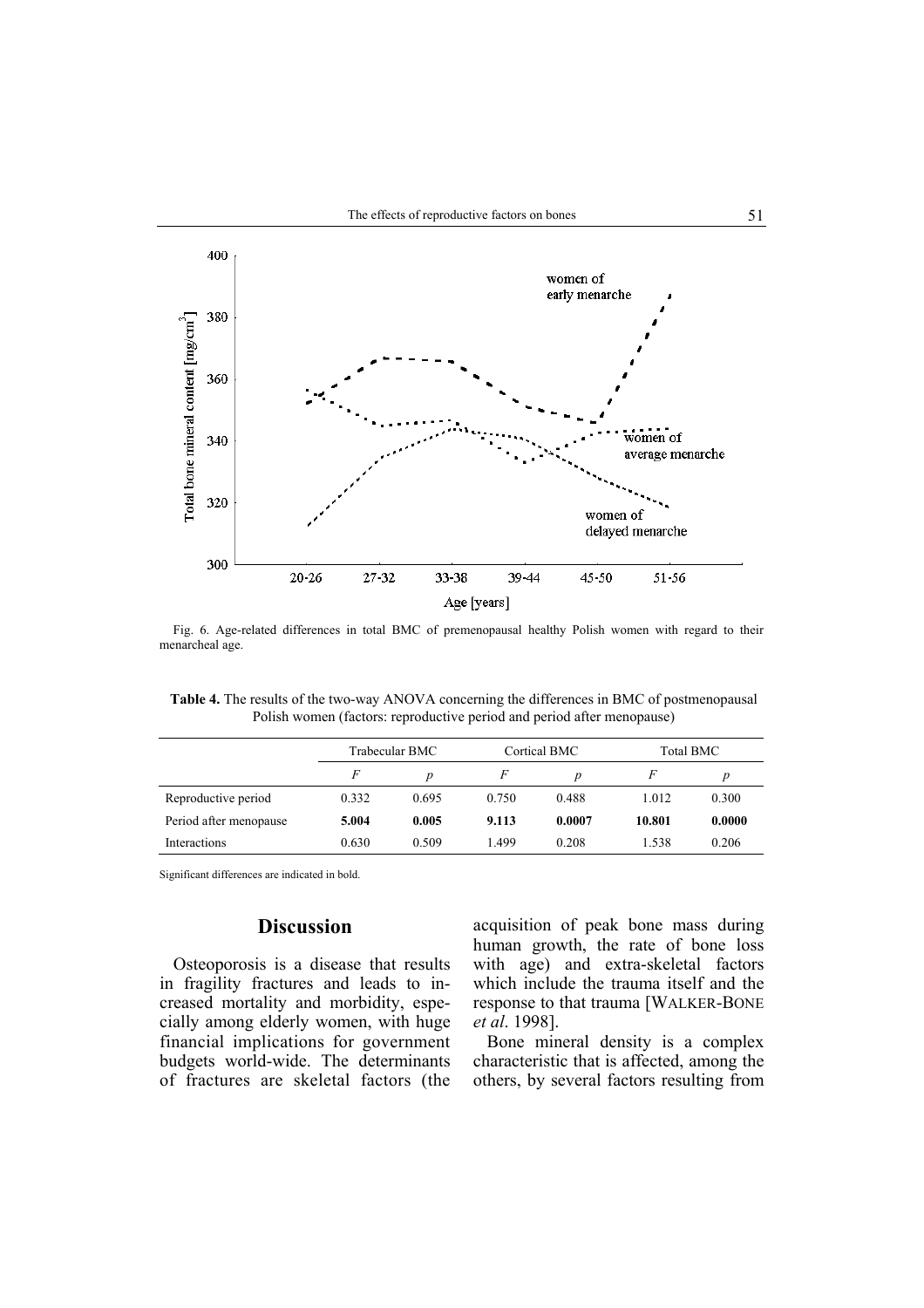reproductive history. Its development is a function of the acquisition of peak bone mass around the age of 25-30 (the timing of menarche seems to be important in this process), the maintenance of proper bone density due to physiologic hormonal activity of ovaries between menarche and menopause, and the rate of bone loss in the course of normal female aging. Surprisingly, there are not many studies concerning the influence of menopause on female bone status. KRITZ-SILVERSTEIN and BARRETT-CONNOR [1993] found among 555 postmenopausal women aged 60-89 that age at menopause was significantly positively correlated with BMD at ultradistal wrist, midshaft radius, lumbar spine and hip, even after adjustment for covariates. According to Willing both age and age at menopause were strong predictors of BMD (measured at femoral neck using dual photon X-ray absorptiometry) in the local population of 134 postmenopausal white Iowan women aged 57-81 [WILLING *et al*. 1997].

In Eastern Europe only one pilot study has thus far been published concerning the individual variation in pQCTassessed BMC of adult women. This was carried out in Poland among a total sample of 97 females aged 25-70 years with only few subjects from peri- and postmenopausal age categories [TAŁAJ-KO *et al*. 1995]. There are no analogous data from other countries of this part of Europe. In our study, the chronological age (as an equivalent of senile processes) appeared to have no significance for bone density of healthy Polish women. Simultaneously, the fact of menopause implicated the dramatic deterioration of trabecular, cortical and total bone mineral content of examined

females. Our observation not only confirms the effect of menopause on female bone density revealed by other authors [HANSEN *et al*. 1991, SOWERS *et al*. 1992, IKI *et al*. 1996, MATKOVIC 1996], but additionally it suggests that the generally known distinct decline in mean BMC values between 40 and 60 years of age in particular age categories is a reflection of the rapid increase of frequency of postmenopausal women rather than an effect of aging as such. The greatest impact of menopause on female bone is found within trabecular BMC, as that part of bone structure is presumed to be the most susceptible to any hormonal influences. Such marked influence of menopausal hormonal alterations on female bone tissue suggests that the subsequent statistical analyses concerning the impact of other factors of reproductive history should be evaluated separately in 2 groups: pre- and postmenopausal women.

The relationships between BMC and menarcheal status are different with regard to the skeletal site where bone mineral density is measured. YOUNG *et al*. [1995] showed in 215 females aged 10-26 that areal bone density at lumbar spine and total body BMC (measured using dual energy X-ray absorptiometry) were independently associated with menarcheal status of examined subjects. Simultaneously, no differences between pre- and postmenarche individuals after adjustment for confounding factors in areal bone density at femoral neck, Ward's triangle and total hip were found [YOUNG *et al*. 1995]. It is noteworthy that relationships between bone density and menarcheal age seem to be modified by the genotype variation of particular genes whose products are involved in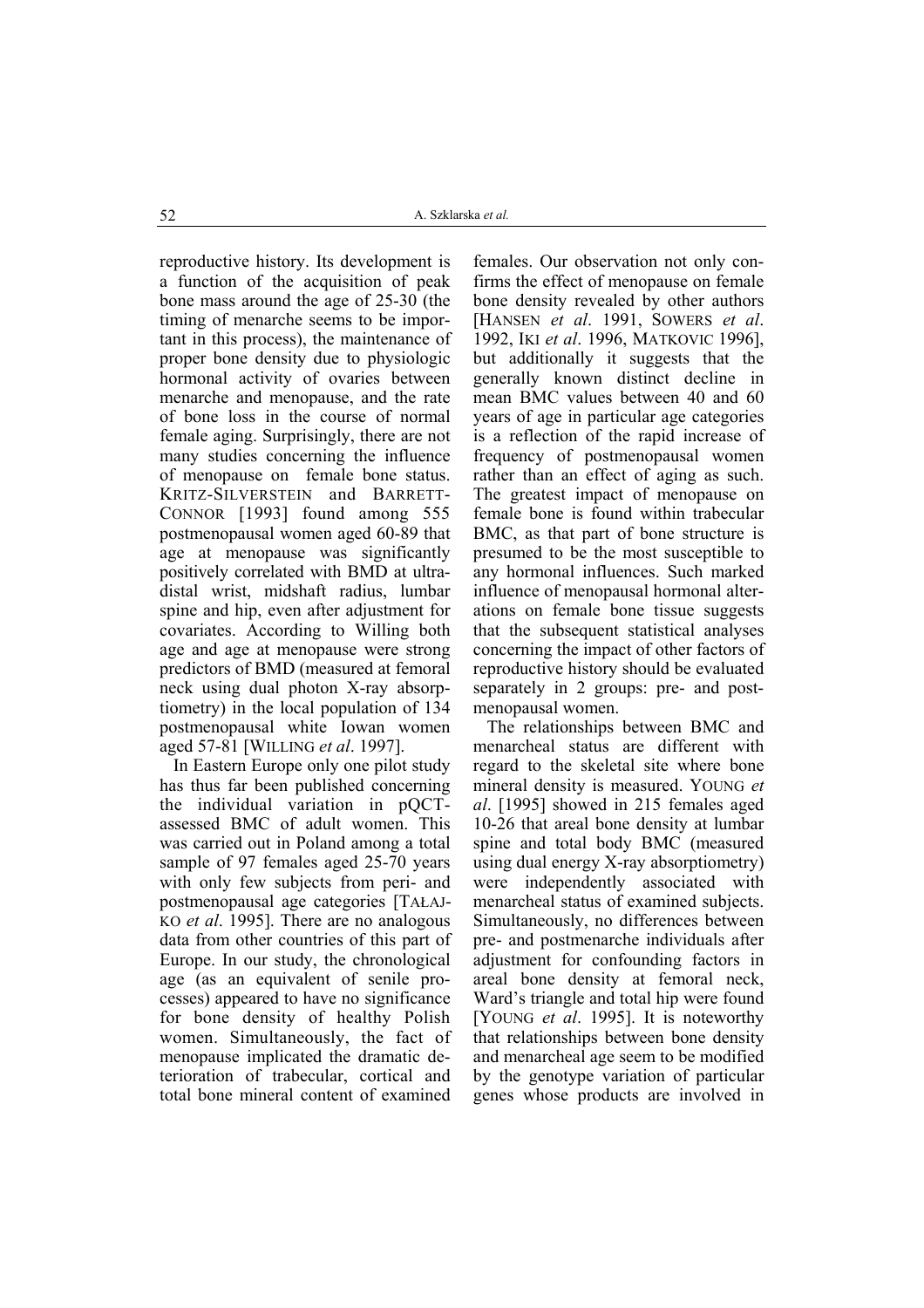bone metabolism [KITAGAWA *et al*. 1998]. The authors found among Japanese girls aged 18-19 that BMD at the distal radius was significantly dependent on earlier onset of menarche in the population with genotype Aa of vitamin D receptor gene, but not in the population with genotype aa [KITAGAWA *et al*. 1998]. Furthermore, results of previous studies on the influence of menarcheal age on bone density seem to be conflicting; some reveal beneficial, others – detrimental effects on BMC, and most papers focus on relationships between menarcheal age and BMD only in girls and premenopausal women [MCKAY *et al*. 1998, BONOFIGLIO *et al.* 1999, OSEI-HYIAMAN *et al.* 1998].

According to Bonofiglio, radial BMD was higher in postmenarcheal girls compared to premenarcheal ones of the same age [BONOFIGLIO *et al.* 1999]. In the study of ARMAMENTO-VILLAREAL *et al*. [1992] in 63 premenopausal women aged 19-40, the subjects with lower vertebral bone density had higher age at menarche [OSEI-HYIAMAN *et al.* 1998]. Conversely, a longitudinal study of McKay demonstrated the association between the age at PBMCV (peak bone mass content velocity) and the age at menarche and confirmed the greater PBMCV in earlier, as compared with later, maturing girls [MCKAY *et al*. 1998].

On the basis of the results of the twoway ANOVA we have revealed that in premenopausal women the influence of menarcheal age on both trabecular, cortical and total BMC has persisted. It is obvious that the greatest effect of menarcheal age is seen within trabecular compartment.

Thus far, there is only one published study on the influence of menarcheal

age on bone density in postmenopausal women. Fox examined 2,230 white women aged 65 and older, and found that subjects who began menstruation at the age of 9 had 6,3% higher BMD than those women who began menses at the age of 16 [FOX *et al.* 1993]. In our study the menarcheal age is not significantly related to any BMC at the distal radius of postmenopausal healthy Polish women. This finding probably results from the fact that menopausal hormonal alterations have large detrimental effects on female bone, that after the cessation of hormonal activity by ovaries the past menarcheal history is no longer of importance for bone status in later female life.

The relationships between BMC and the total number of reproductive years in postmenopausal subjects seem to be obvious, but in fact are not so evident. In the study of FOX *et al.* [1993], each decade of menstruation was associated with a 2% increase of distal radius BMD. KRITZ-SILVERSTEIN and BAR-RETT-CONNOR [1993] examined relationships between number of reproductive years (defined as age at menopause minus age at menarche) and BMD measured at ultradistal wrist, midshaft radius, lumbar spine and hip in 555 postmenopausal women. The authors reported positive associations between the number of reproductive years and BMD at every site; moreover the total number of reproductive years explained more of the variance in BMD than did either age at menarche or age at menopause [KRITZ-SILVERSTEIN and BAR-RETT-CONNOR 1993].

Osei-Hyiaman measured BMD of the right second metacarpal bone in 1,035 naturally postmenopausal Japanese women aged 40-70. Subjects with late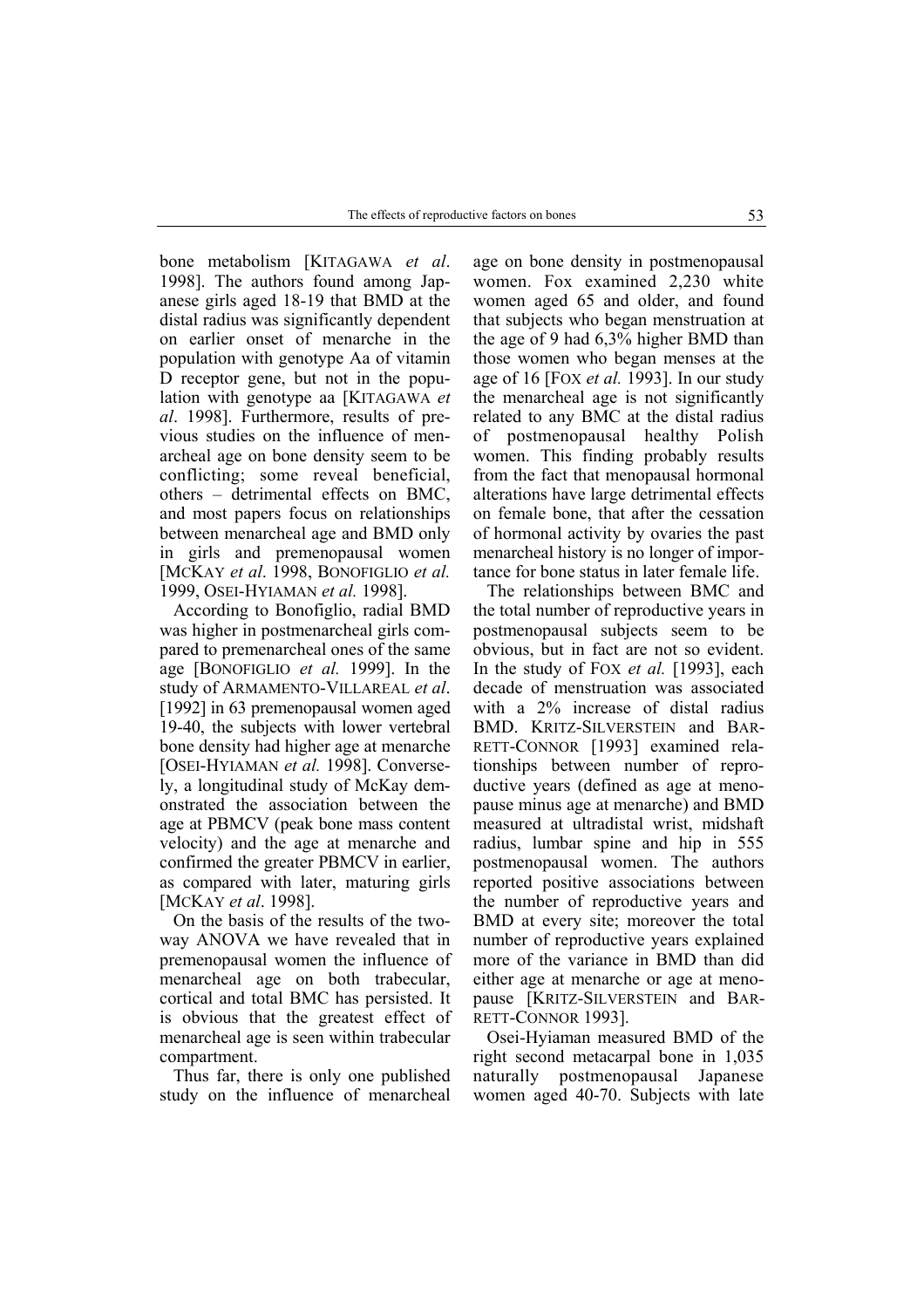menopause were at decreased risk for low BMD, even after adjustment for additional covariates. Postmenopausal women with more reproductive years (calculated as age at menopause minus age at menarche) were at decreased risk of osteoporosis after adjustment for age and potentially confounding factors, and might be less prone to osteoporosis [OSEI-HYIAMAN *et al.* 1998]. Our results of the two-way ANOVA concerning the influences of both the number of reproductive years, and the period after menopause on mean values of BMC of postmenopausal women are not in accordance with previous studies. The number of reproductive years is not an independent predictor of better bone status after menopause, whereas the longer period after menopause appears to reduce significantly both cortical and total BMC.

In the context of this study, in making inferences about a pattern of agechanges in BMC, one important consideration should be kept in mind. Our material comprises only healthy, occupational active women individuals. Such material, therefore, could have been subject to selective dropout. It is possible that persons with inferior bone status in our sample are under-represented in older age categories because many of them have already left the active work force. In other words, older subjects present in our sample may tend to be healthier than all their age-mates in the general population, and this bias may be expected to increase when moving up the age scale. It is obvious that a better general biological condition (the better psychosomatic health) of any subject results in delay of the normal ageing processes. Thus it can be pre-

sumed that the real rate of decline and the effect of ageing on bone tissue in elderly women in the general population is at least as great as that revealed in our study.

### **References**

- ALBRIGHT F., 1941, *Postmenopausal osteoporosis*, J. Am. Med. Assoc., **116**, 2465-2473
- ARMAMENTO-VILLAREAL R., D.T. VILLAREAL, L.V. AVIOLI, R. CIVITELLI, 1992, *Estrogen status and heredity are major determinants of premenopausal bone mass*, J. Clin. Invest., **90**, 2464-2471
- AUGAT P., T. FUERST, H.K. GENANT 1998, *Quantitative bone mineral assessment at the forearm: A review*, Osteoporos. Int., **8**, 299-310
- BONOFIGLIO D., M. MAGGIOLINI, S. MARSICO, A. GIORNO, S. CATALANO, S. AQUILA, S. ANDO, 1999, *Critical years and stages of puberty for radial bone mass apposition during adolescence*, Horm. Metab. Res., **31**, 478-482
- FOX K.M., J. MAGAZINER, R. SHERWIN, J.C. SCOTT, C.C. PLATO, M. NEVITT, S. CUMMINGS, 1993, *Reproductive correlates of bone mass in elderly women. Study of Osteoporotic Fractures Research Group*, J. Bone Miner. Res., **8**, 901-908
- GÄRDSELL P., O. JOHNELL, B. NILSSON, B. GULLBERG, 1993, *Predicting various fragility fractures in women by forearm bone densitometry*, Calcif. Tissue Int., **52**, 348-353
- GORDON C.L., C.E. WEBBER, J.D. ADACHI, N. CHRISTOFORON, 1996, *In vivo assessment of trabecular bone structure at the distal radius from high-resolution computed tomography images*, Phys. Med. Biol., **41**, 495-508
- GRAMPP S., P. LANG, M. JERGAS, C.C. GLÜER, A. MATHUR, K. ENGELKE, H.K. GENANT, 1995, *Assessment of the skeletal status by peripheral quantitative computed tomography of the forearm: Short-term precision in vivo and comparisons to dual X-ray absorptiometry*, J. Bone Miner. Res., **10**, 1566-1576
- GRONKIEWICZ L., 2001, *Social-class differences in Poland pronounced in stature, but absent in gene frequencies*, Przegląd Antropol.– Anthropol. Rev., **64**, 73-79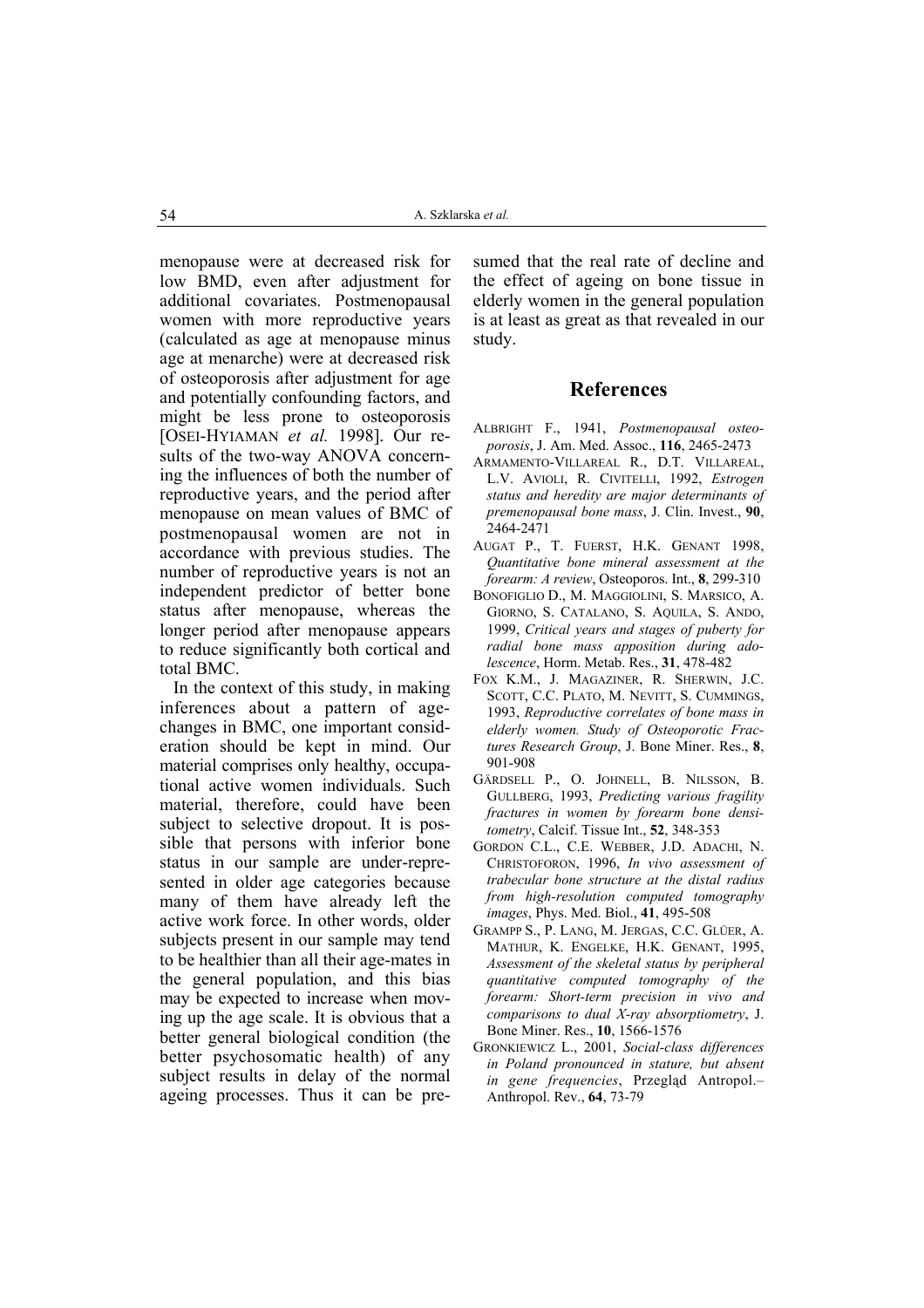- HANSEN M.A., K. OVERGAARD, B. J. RÜS, C. CHRISTIANSEN, 1991, *Role of peak bone mass and bone loss in postmenopausal osteoporosis: 12 year study*, Br. Med. J., **303**, 961-964
- HASEGAWA Y., K. KUSHIDA, K. YAMAZAKI, T. INAUE, 1997, *Volumetric bone mineral density using peripheral quantitative computed tomography in Japanese women*, Osteoporos. Int., **7**, 195-199
- IKI M., Y. DOHI, H. NISHINO, E. KAJITA, Y. KUSAKA, C. TSUCHIDA, K. YAMAMOTOK, Y. ISHII, 1996, *Relative contributions of age and menopause to the vertebral bone density of healthy Japanese women*, Bone, **18**, 617-620
- JOHNELL O., 1997, *The socioeconomic burden of fractures: Today and in the 21 st century*, Am. J. Med., **103**, 20-26
- KITAGAWA I., Y. KITAGAWA, Y. KAWASE, T. NAGAYA, S. TOKUDOME, 1998, *Advanced onset of menarche and higher bone mineral density depending on vitamin D receptor gene polymorphism*, Eur. J. Endocrinol., **139**, 522-527
- KRITZ-SILVERSTEIN D., E. BARRETT-CONNOR, 1993, *Early menopause, number of reproductive years, and bone mineral density in postmenopausal women*, Am. J. Public Health, **83**, 983-988
- LIPPUNER K., J. VON OVERBECK, R. PERRELET, H. BOSSHARD, P. JAEGER, 1997, *Incidence and direct medical costs of hospitalizations due to osteoporotic fractures in Switzerland*, Osteoporos. Int., **7**, 414-425
- MATKOVIC V., 1996, *Nutrition, Genetics and Skeletal Development*, J. Am. Coll. Nutr., **15**, 556-569
- MATKOVIC V., J.Z. ILICH, M. SKUGOR, N.E. BADENHOP, P. GOEL, A. CLARIMONT, D. KLISOVIC, R.W. NAHHAS, J.D. LANDOLL, 1997, *Leptin is inversely related to age at menarche*

*in human females*, J. Clin. Endocrinol. Metab., **82**, 3239-3245

- MCKAY H.A., D.A. BAILEY, R.L. MIRWALD, K.S. DAVISON, R.A. FAULKNER, 1998, *Peak bone mineral accrual and age at menarche in adolescent girls: A 6-year longitudinal study*, J. Pediatr., **133**, 682-687
- OSEI-HYIAMAN D., T. SATOSHI, M. UEJI, T. HIDETO, K. KANO, 1998, *Timing of menopause, reproductive years, and bone mineral density: A cross-sectional study of postmenopausal Japanese women*, Am. J. Epidemiol., **148**, 1055-1061
- SOWERS M.R., M.K. CLARK, B. HOLLIS, R.B. WALLACE, M. JANNAUSCH, 1992, *Radial bone mineral density in pre- and perimenopausal women: A prospective study of rates and risk factors for loss*, J. Bone Mineral. Res., **7**, 647-657
- TAŁAJKO A., R.S. LORENC, S. RADOWICKI, 1995, *Ilościowa tomografia komputerowa obwodowych części ciała (pQCT) – wyniki pomiarów u zdrowych kobiet w populacji polskiej*, Pol. Tyg. Lek., **44**, 24-26
- *The Weimar Initiative: Healthy Aging for Men*, 1998, (Appendix), The Aging Male, **1**, 7
- WALKER-BONE K., D.M. REID, C. COOPER, 1998, *Is screening for osteoporosis worthwhile?* Br. Med. Bull., **54**, 915-927
- WILLING M.C., J.C. TORNER, T.L. BURNS, E.T. SEGAR, J.R. WERNER, 1997, *Determinants of bone mineral density in postmenopausal white Iowans*, J. Gerontol. A: Biol. Sci. Med. Sci., **52**, 337-342
- YOUNG D., J.L. HOPPER, C.A. NOWSON, R.M. GREEN, A.J. SHERWIN, B. KAYMAKCI, M. SMID, C.S. GUEST, R.G. LARKINS, J.D. WARK, 1995, *Determinants of bone mass in 10- to 26 year-old females: A twin study*, J. Bone Miner. Res., **10**, 558-567

#### **Streszczenie**

Celem pracy były: (1) ocena, który czynnik, wiek kalendarzowy czy menopauza, ujawnia bardziej szkodliwy wpływ na stan mineralizacji kośćca (BMC) zdrowych kobiet; (2) oszacowanie wpływu innych czynników (wiek menarchy, ilość lat reprodukcji, ilość lat po menopauzie) na redukcję masy kostnej. Materiał stanowiła grupa 928 kobiet (715 przed i 213 po menopauzie), w wieku od 20 do 62 lat, zdrowych, czynnych zawodowo mieszkanek Wrocławia. Gęstość gąbczasta, korowa i całkowita oceniana była na przedramieniu ręki